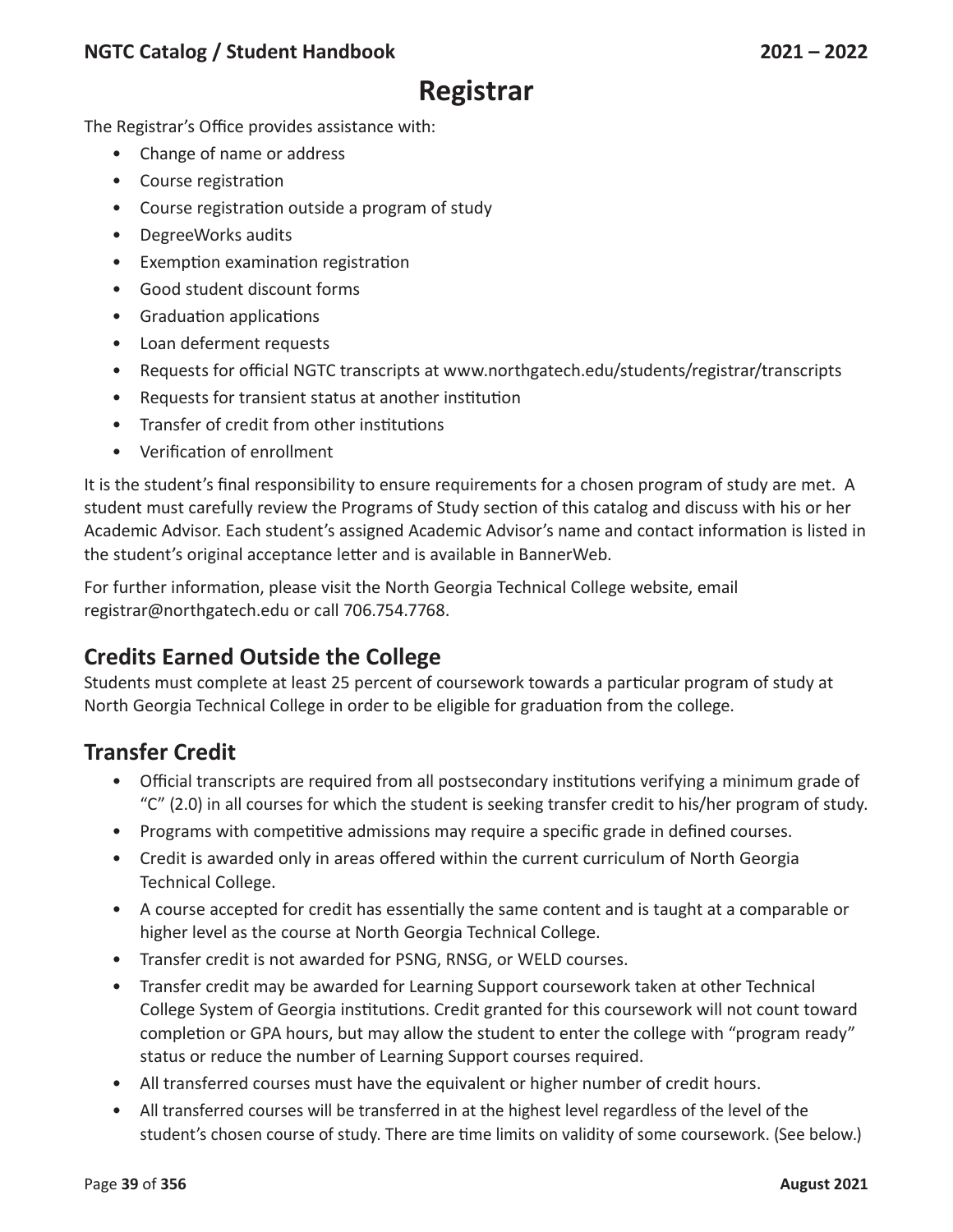#### **NGTC Catalog / Student Handbook 2021 – 2022**

#### **Regist rar**

- The Registrar is responsible for final transfer credit approval.
- The Office of the Registrar will normally award transfer credit for coursework taken at regionally accredited institutions, provided the above conditions are met and the student's previous institution is in good standing with its accrediting body.
- For coursework meeting the above conditions but taken at non-regionally accredited institutions, the student should complete the Request for Transfer Credit From a Non-Regionally Accredited Institution Form on the North Georgia Technical College website or in the Registrar's Office. The Office of the Registrar and the Academic Affairs division determine on a caseby-case basis the transferability of courses based on the course curriculum standards and the qualifications of the faculty members who taught those courses. In cases where course equivalency is questioned, credit must be validated by examination.
- If a course cannot be evaluated on course prefix and title, students have the right to submit course descriptions from the transferring institution's college catalog from the year the course was taken to the North Georgia Technical College Registrar.
- A student who presents credit for evaluation and transfer must be aware that the awarding of credit by North Georgia Technical College does not guarantee that institutions subsequently attended by the student will also accept those credits.
- The applicant may be awarded credit for courses previously earned within the institution as applicable.
- North Georgia Technical College reserves the right to rescind previously awarded transfer and exemption credit as warranted.

### **Time Limits on Transferability of Courses**

- 2 years all COSM courses and Learning Support courses from TCSG institutions only.
- 4 years all ACCT, ALHS, BUSN, CIST, CLBT, COMP, NAST, EMSP, HECT, MAST, and PHAR courses.
- 10 years BIOL courses and all occupational courses not listed above. However, if course content and competencies have changed significantly within the 10-year period, faculty may request that students validate skills or repeat a course.
- No expiration all general education/basic skills courses (ARTS, CHEM, ECON, EMPL, ENGL, HIST, MATH, MUSC, PHYS, POLS, PSYC, SOCI, SPCH); and courses used to satisfy elective credit requirements.

These rules apply for transfer students and returning North Georgia Technical College students who have had a break in enrollment greater than one term. Exceptions to the established time limits will be determined at the program level. The student must contact the advisor to request the exception. The student will be required to complete an assessment of skills and competencies to validate proficiency in the defined area. Approval for courses must be sent in writing from the advisor to the Registrar before the end of the student's first term of admittance/re-admittance.

### **Advanced Placement Examinations**

Students who receive a score of three (3) or higher on the College Board Advanced Placement (AP) test will be awarded credit for the corresponding NGTC course. Official test scores must be mailed directly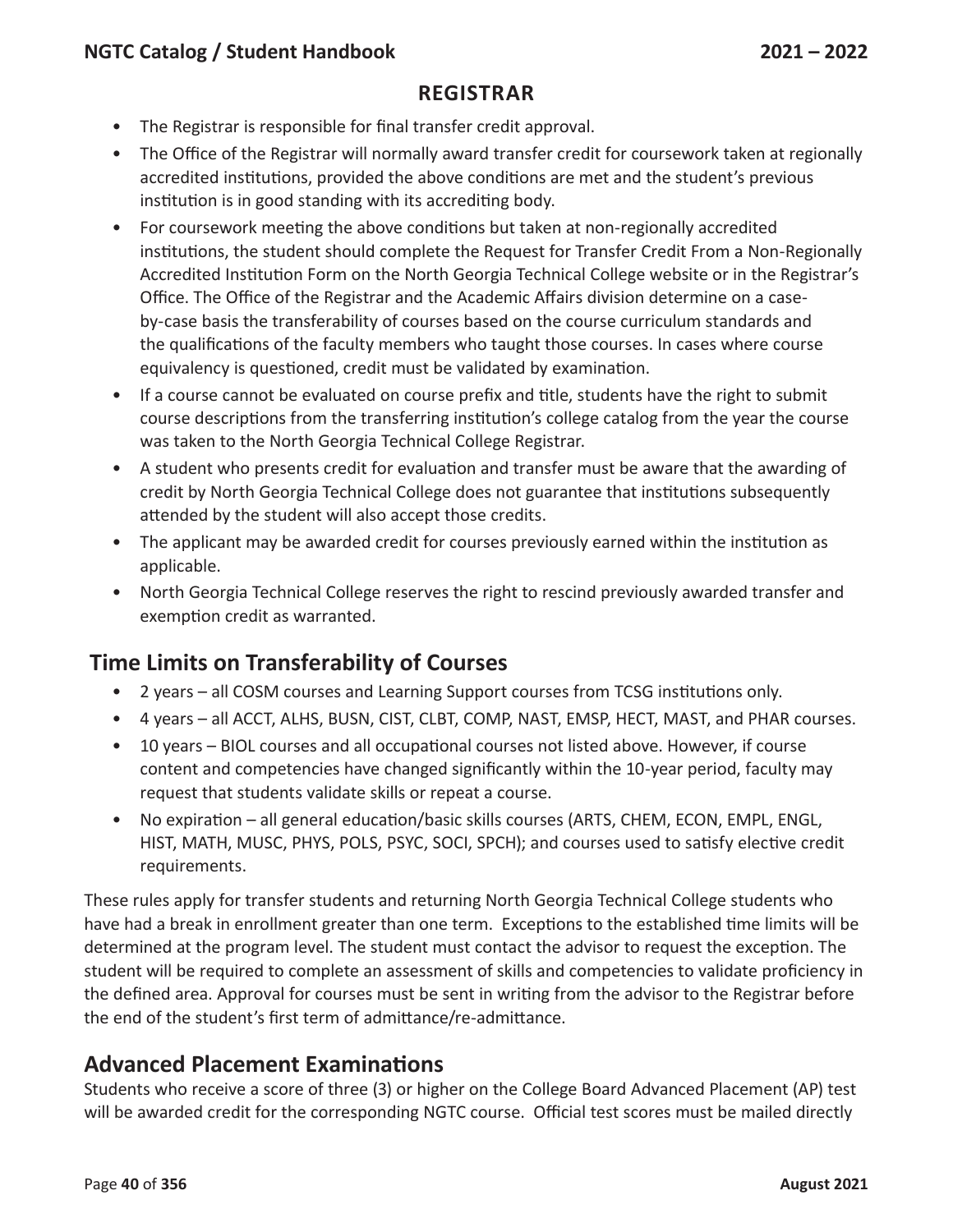#### **Regist rar**

from the College Board to the Office of the Registrar at NGTC. Score reports are ordered from https://apstudent.collegeboard.org/home.

# **College-Level Examination Program (CLEP)**

College-Level Examination Program (CLEP) credit will be awarded to students in subject areas with an equivalent NGTC course who meet the College Board's and American Council on Education's current Credit-Granting Recommendations. Official test scores must be mailed directly from the College Board to the Office of the Registrar at NGTC. Scores are ordered from http://clep.collegeboard.org/ and must be at the 50th percentile or greater. Credit will not be granted for the general exam.

# **Exemption Credit**

Credit awarded to a student for a course based on successful performance by examination to demonstrate prior achievement of course competencies in occupational or diploma- or certificatelevel general core courses. Email notification of the schedule for exemption tests is sent each term or is scheduled by the instructor. A student may not take an exemption test if he or she is enrolled in the course, if he or she has previously been enrolled in the course, or if he or she has previously attempted the exemption test. The application for exemption credit is available on the North Georgia Technical College website and in the Registrar's Office. The fee for exemption credit is 25% of the course tuition, is non-refundable, and the test may be taken only once. Successfully exempted courses will be counted to satisfy requirements for graduation but will not be used to determine academic standing or to calculate grade point average (GPA) and are not generally transferrable to other institutions.

# **International Baccalaureate (IB) Credit**

Credit will be awarded to students who have taken appropriate high school courses determined equivalent to courses offered at NGTC and achieved a score of three or higher on the International Baccalaureate Examination. Official transcripts of grades must be mailed directly from the College Board to the Office of the Registrar at NGTC. Students may order IB transcripts from http://www.ibo.org/.

### **Prior Learning Assessment**

Exemption credit may be granted upon approval by a Dean for Academic Affairs. A student may not apply for PLA credit if he or she is currently enrolled in the course, if he or she has previously received a failing grade or grade of D in the course, or if he or she has previously attempted the prior learning assessment or the exemption test. The application for PLA credit is available on the NGTC website and in the Registrar's Office. The fee for PLA credit is 25% of the course tuition and is non-refundable. PLA courses will be counted to satisfy requirements for graduation but will not be used to determine academic standing or to calculate grade point average (GPA) and are not generally transferrable to other institutions.

# **Military Credit**

Transfer credit for military service schools is awarded based on American Council of Education (ACE) recommendations as listed in the Guide to the Evaluation of Educational Experiences in the Armed Services and approval by the Registrar upon review of an official ACE transcript.